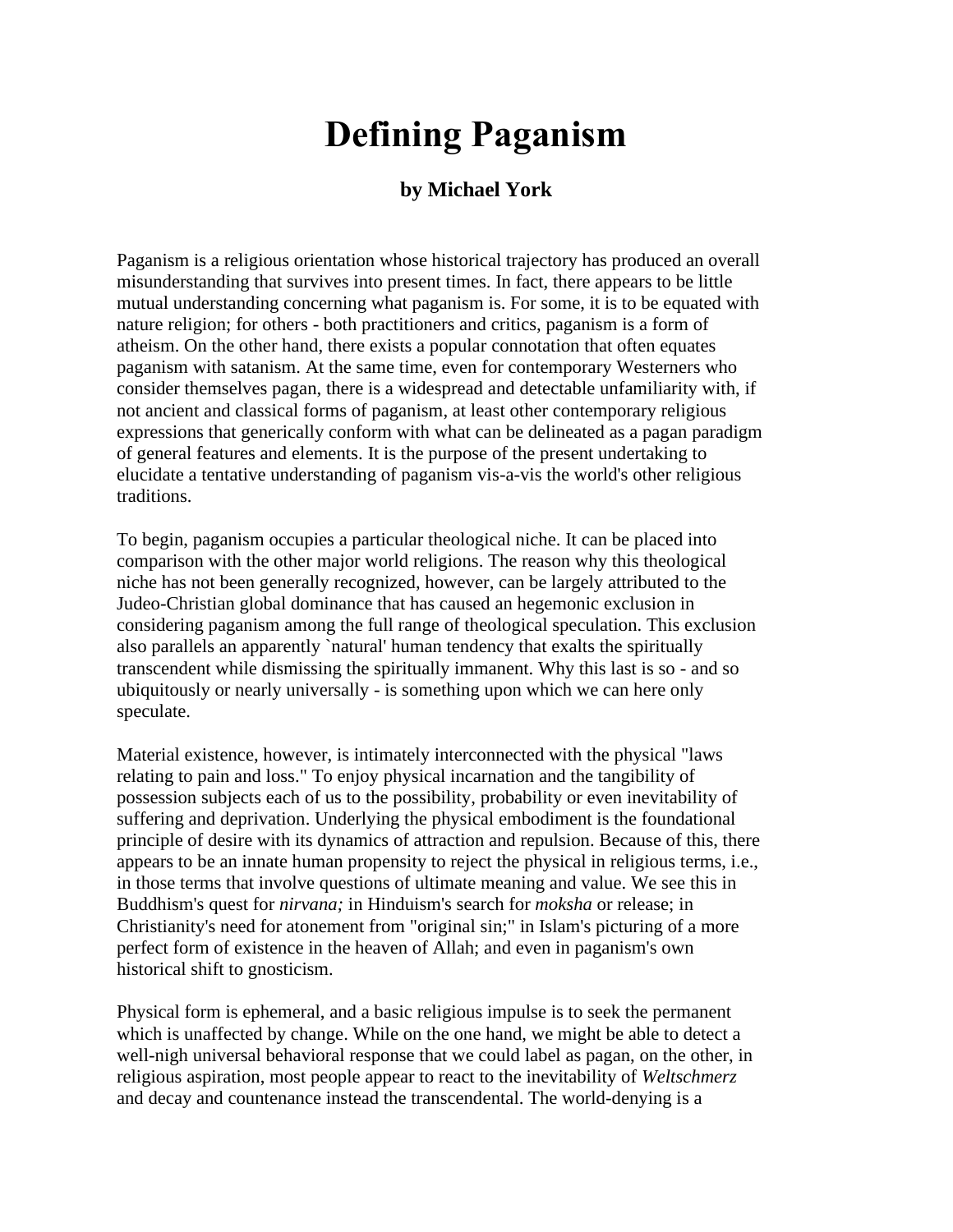pervasive refuge for the world-weary. In this light, paganism is a religion of youth and for youth. It appeals to those with energy, optimism and concern with the hereand-now. This of course does not mean that paganism is a religion only for the young. Far from it. But it is a religious sentiment and challenge that appeals to the youthful aspect of the spirit of humanity.

Every religion codifies some kind of relational attitude to the world, to humanity and to what we might loosely refer to as the supernatural or numinal. Each religion develops its unique understanding of what these are, how they are meaningful and valuable, and what their mutual relationships to each other might be. Some religions, quasi-religions and/or religious perspectives take a reductionistic approach to the human, the natural or the supernatural. Some, for instance, devalue the human by excluding certain groups, races or ethnicities and exalting a privileged few. We find this tendency in the Hindu caste system, in Calvinism, among Jehovah's Witnesses, and especially throughout the Identity Movement. The idea of "mud races" as espoused by the World Church of the Creator led earlier this year to heinous acts directed against Asian-Americans, African-Americans and Jews by a 21-year old adherent with the name of Benjamin Smith. From such a perspective, the terms "humanism," "cosmopolitanism," "pluralism," and "multiculturalism" are regarded as "dirty words" representing humanitarian tendencies that are to be fiercely combated.

The idea of conformity to a single human standard in order to be considered worthy is an age-old tendency of many of the world's more traditional religions. The notion of "holy wars" directed against other people has existed at least since the beginning of recorded history. The Roman Catholic Church manages today to still incite parishioners occasionally to shoot abortion providers. The Mormon church has targeted the homosexual community in California in its vehement campaign against same-sex marriage. Shiite priests of hatred in Tehran have launched persecutions of both Baha'i and Zoroastrians. If religion is a key determinant in developing a sense of identity, it has also often been as much the precursor and on-going parochial vehicle for anti-humanitarian myopia.

But religions might not only be reductionist vis-a-vis the human, some also are reductive considering the world itself. In the Gnostic offshoot of classical paganism whether the non-pagan or merely nominally pagan teachings of Orpheus, Pythagoreus, Plato or Plotinus, or the quasi-Jewish and Christian sects of the first few centuries of the Christian Era (e.g., Marcionism, Manichaeism, or even the much later Catharism of the 12th and 13th centuries), a strict, hierarchical dualism is posited between the world and spirit. Matter becomes the furthest - and lowest - emanation and degrading of the Godhead, the One, the Source, the Good, the Spirit. The body itself becomes regarded as a tomb, the *soma sema* concept, something from which to escape. Physicality and its phenomenal nature - including sensuality - are rejected as valueless impediments to true and emancipating gnosis. Spirit alone is true and real; the corporeal is an imprisonment. It becomes meaningless in and of itself.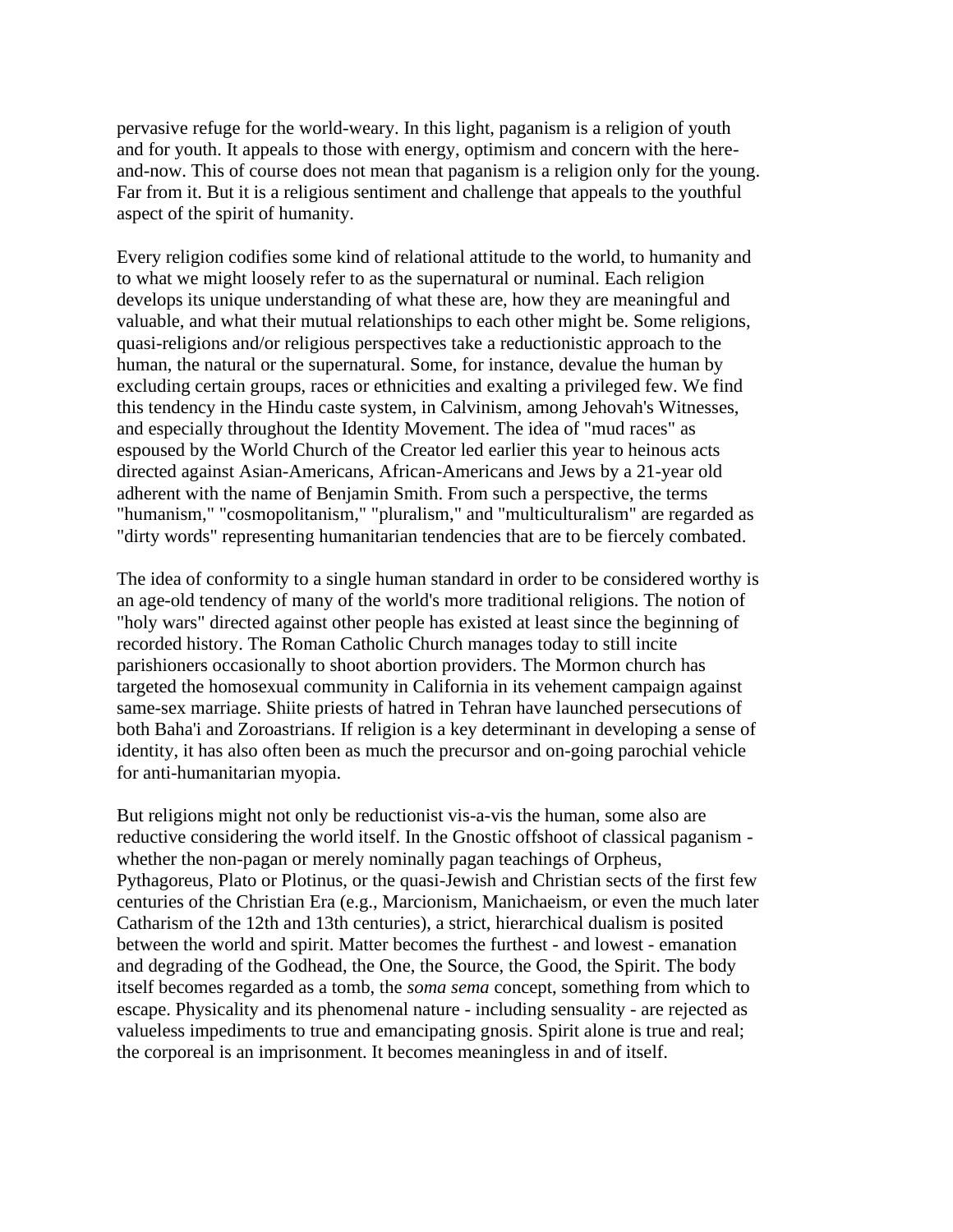Vedantic Hinduism takes this gnostic concept even further and posits the idealistic belief that all material phenomena are illusions of *maya.* Whether Vasistha Advaita, American Transcendentalism or the (New Age) Church Universal and Triumphant, the phenomenal world of nature is a veil which must be penetrated before one reaches spiritual truth behind the masquerade. Buddhism takes a closely similar position. Like Hinduism, the purpose of life is to escape life, to end the cycle of rebirth, to reach *moksha, samadhi, nirvana, satori.* Although Theravada does not deny the reality of matter, it still devalues it for the ineffable ultimate goal of disinterested wisdom and compassion. The common attitude and orientation of both Theravada and Mahayana Buddhism, Brahmanic Hinduism, Gnosticism, Transcendentalism, Theosophy and even today's New Age is to achieve emancipation from ignorance and extinction of all attachment. This translates as release from the physical and its concomitant laws of suffering and loss.

A third reductive approach within a religious or quasi-religious framework is one that denies the spiritual itself. In its extreme forms, we have here the philosophical schools of materialism, mechanism, atheism, positivism and secular humanism. A more religious form might be the Satanism taught by Anton La Vey, the atomism of Democritus, or the hylozoistic teachings of the early Ionian philosophers. On the other hand, a quasi-religious, worldly-minded materialism might be understood as Marxism, Epicureanism or Stoicism. In all these schools of thought and/or religious perspectives, the material world is the fundamental, perhaps only, reality. Ethics are determined by conformity to natural law alone. There is no consideration of the numinal or the spiritual as something beyond the parameters of the empirical world. The supernatural is regarded as a fiction and at best a superstition appealing to the ignorant and gullible alone.

These last are often not considered as religions because they have no room for the transcendent sacred. Like scientific materialism, they deny the supernatural. But I want to argue that they are no less religions in the broad sense of the term. They have simply denied the supernatural as the gnostic orientation denies the material. In all cases, there is a position taken on the human, material and numinal domains of ontology. The numinal is simply that realm of cognition that is non-phenomenal. It encompasses the supernatural, the mythic, the miraculous, the mystical, the metaphorical and the imaginal. It is perhaps Baudrillard's "hyperreality," but it is definitely that which cannot be known directly through the senses. The effect of people's reactions to the supernatural, or at least their perceptions of the supernatural, can be objectively studied but not the supernatural itself.

In the "narrow" sense of religion, all religions entertain some concept of the numinal or supernatural as real. In the "wide" sense of religion, all religions take some position - whether pro or con - on the validity of the mystical/magical other. Paganism conforms to both senses: to the wide sense completely, and to the narrow sense mostly. Like the Abrahamic religions, it generally endorses the human, tangible and spiritual modes of possibility without reducing any one of the three to the others. Whereas, however, Christianity and Islam accept and sometimes honor the world as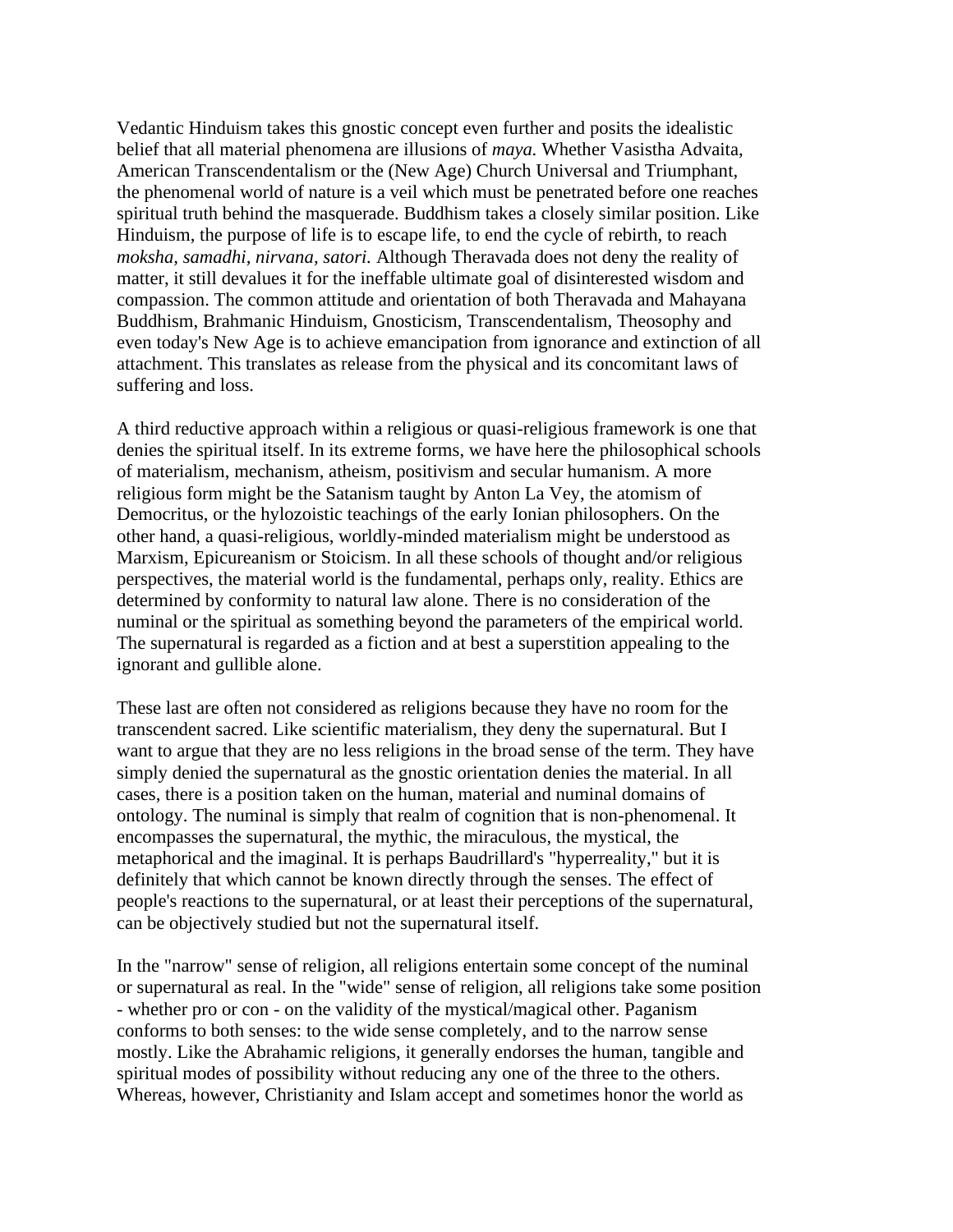God's work, they nonetheless share with Judaism an explicit or implicit condemnation of the heretical worldly-mindedness of the *Apikoros.* A puritanical streak runs through the Levantine religions which inevitably suggests a lesser valuing of the temporal world compared with, if not humanity, at least with, divine spirit.

In paganism, the world or nature is itself divine - and as divine as either humanity or the numinal or both. While there may be pagan nature religions which deny or reject the super-sensory as having any kind of ontological reality, a pagan expression which does such is simply a "sect" or "denomination" which has focussed on one cosmological reality by reducing the tripartite range of totality. Such a position would still be pagan though simply not expressive of paganism as a whole - much in the manner that the Hari Krishnas or the Vasistha Advaitas are still Hindu, though they consider, respectively, Krishna or Vishnu as the entire godhead and not merely one deity or avatar among several.

Part of the difficulty in understanding or defining paganism comes with its relationship to the emergent rubric of "nature religion." While there has been some debate on the nature religion list concerning which category, paganism or nature religion, includes the other, even though such world religions as Christianity and Islam might cherish nature as a divine gift, they do not comprise nature religions. Instead, I argue that any religious perspective that honors the natural as the sacred itself made tangible, as immanent holiness, is pagan. My further argument, however, is that nature or the material world is not the whole of the sacred in the full pagan view of things. The human and the preternatural are as divine as is the phenomenal world of nature. In other words, in its full scope, paganism is, or at least embraces, naturism, humanism and animism of some sort.

So in answer to the question how does the contemporary Western pagan recognize that Chinese folk religion, Confucianism, Shinto, Siberian shamanism, Kahuna, Australian aboriginal religion, Amerindianism, the Afro-Atlantic practices of Santeria, Macumba and Voodoo, various tribalisms of sub-Saharan Africa, and so forth are pagan is because they are pagan. They all share in an essential thisworldliness. Earth is sacred, the sacred source or mother of existence. The material is understood as the matrix in which and from which the world, the human and the gods have their being, though not necessarily their end. In each of these religions we have the implicit pantheism, animism and polytheism that Margot Adler recognized as the constituent features of paganism. I would also add humanism and naturism. There is neither the denial of phenomenal reality as we have in Hinduism and Buddhism, nor the exclusion of humanity from godhead as we have in Judaism, Christianity and Islam.

Consequently, paganism can be understood as both a behavior and a religion. As a behavior it is to be seen in the spontaneous and auto-reflexive quality as well as venerational ritual of cultic expression. The cultic is the passionate, and while all passion may not be cultic, all cult is something which is emotionally intense. The very term itself derives from *cultus,* the Latin past participle of a verb meaning "to till the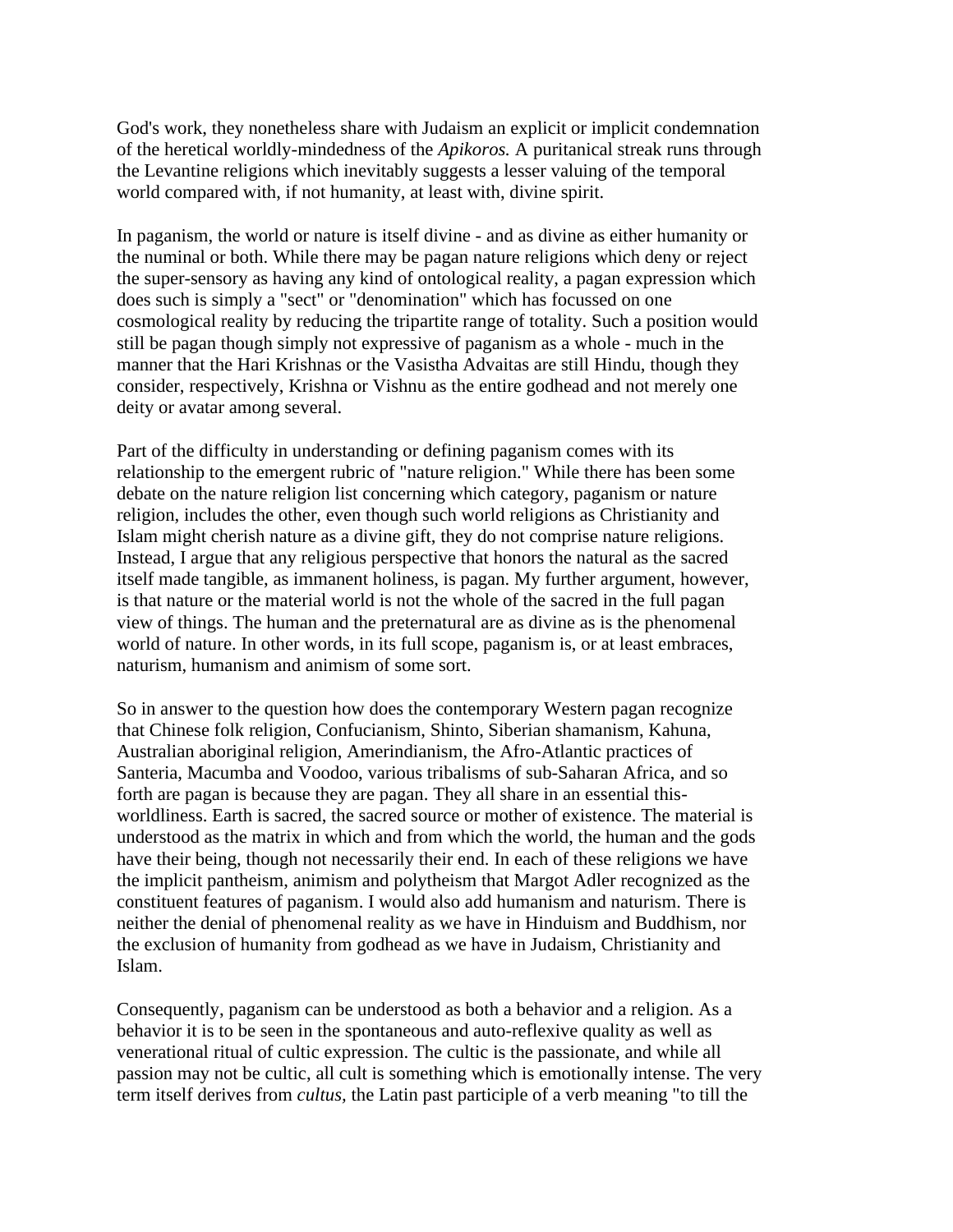earth, to cultivate, to pray or worship." In other words, the origins of pagan cultivation and worship are directly connected with the earth and assisting its growth and produce. Cultic behavior and pagan behavior are in origin one and the same.

But paganism is also a religion, albeit a marginalized and neglected one in the advent of Judeo-Christian-Islamic ascendancy. As a religious generic, however, it can be contrasted theologically with gnosticism. Creation for the gnostic is a descent or fall. Physical life represents a loss of an original state of grace, and the gnostic agenda is to re-trace the ladder of being to the Ultimate Source, the One or the Good. The spatiotemporal world is a linear one in which history ends with the re-gaining of the original state of being. In its salvational plan, gnosticism represents its agenda as a completion of a circle.

But despite its circular agenda, gnosticism is not cyclic. There is a fixed end which is sought. Paganism, by contrast, rejoices in the cyclical round of nature, of birth, death and rebirth, as an open-ended plethora of possibility. There is no point to which to return. Earth is the divine womb of unlimited challenge, discovery and growth. It or she is the divine ground of being, advent and imagination. The tangible presents an unending arena of opportunity. It is to be honored rather than spurned and rejected; cherished as a gift rather than renounced out of horror and disgust. And because the pagan movement is out from the single point rather than back to it, it is multiple and forever varied and different. Rather than aiming for a Hegelian logic of the same or a traditional encounter with a uniform One, paganism champions multiplicity, plurality and polytheism. It allows a full scope to interpretation and invention beyond any confines of dogma, doctrine or judgments of heresy.

In fact, because of its peculiar nature when compared not only to gnosticism but to other world religions, what is most appropriate to paganism is poly- and ad hoc definition. By its very nature, it is more encompassing that any single definition. What distinguishes paganism from most other major and minor world religions is its extreme polymorphism. There is no canon or authority which speaks for paganism as a whole. While there may be some strictly defined forms of paganism within the pagan category as a whole, its overall diffusion and variety exceeds that found within Christianity, Buddhism and even Hinduism. This is because pagan identity is locally determined - by both individuals and communities. It has neither central administration or ecclesiastical council.

But paganism is polymorphic not only in its determination but also in how it perceives the divine. The sacred or spiritual itself can assume many different forms. This multiformity of the divine might be omniform or pantheistic, or it might simply be multiplex and polytheistic. At the same time, the heterogeneousness of divine reality from a pagan perspective may also be understood as subsumed within or as some kind of monistic unity. But even here, this is not necessary for a perspective still to be pagan. In a word, paganism represents a celebration of variety that challenges the very limits of human conception and imagination.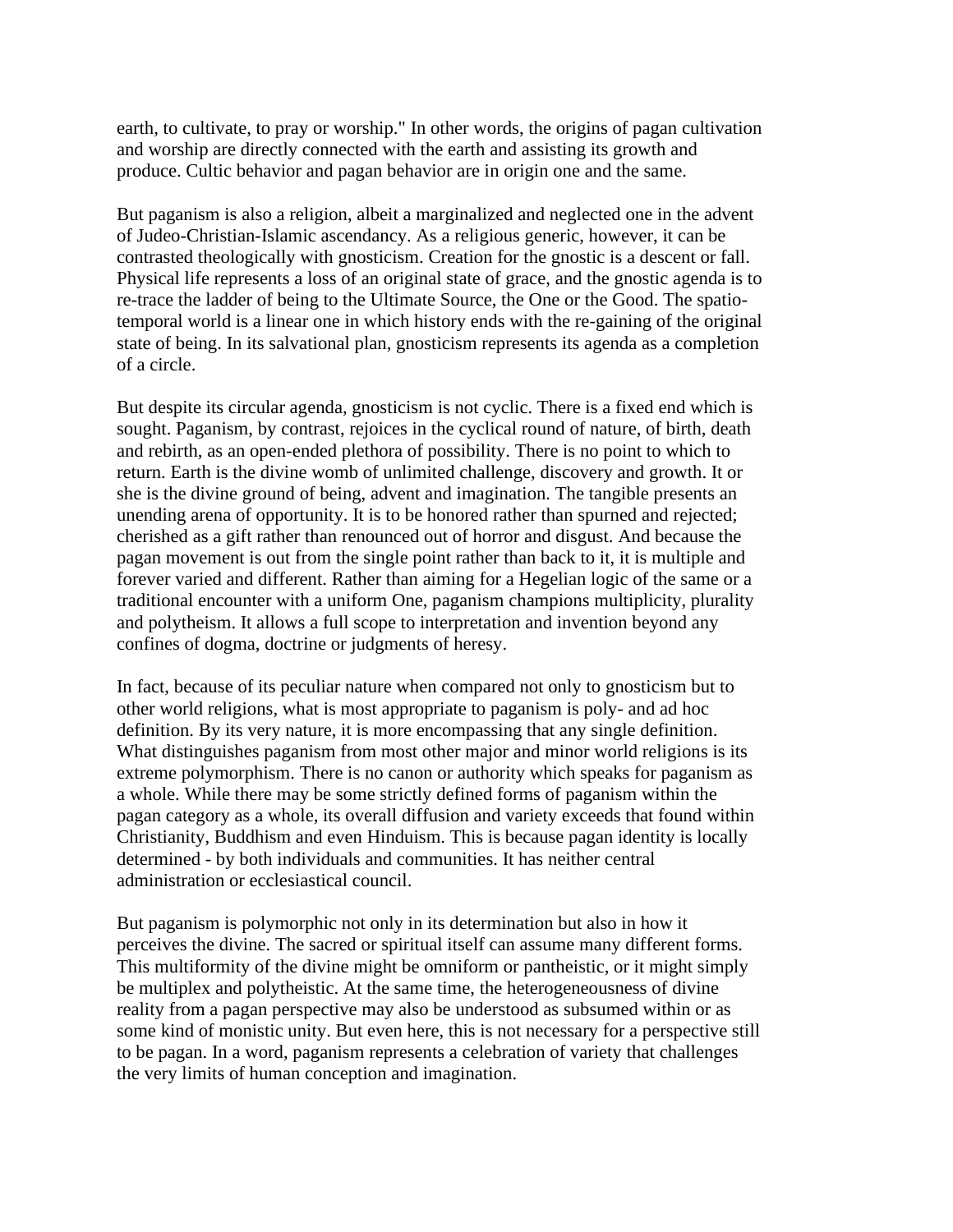Nevertheless, it would be amiss in a paper on "Defining Paganism" not to offer at least a tentative and pragmatic definition of the subject at hand. To this end, I offer two definitions. The first seeks to allow a definition that can include all forms of paganism - both generic and nominal. The second excludes the nominal forms of paganism such as Pythagoreanism, Platonism, Neo-platonism, Cabalism and even Theosophy. The first definition holds that:

## *Paganism is an affirmation of interactive and polymorphic sacred relationship by individual or community with the tangible, sentient and/or nonempirical.*

The second definition allows that:

## *Paganism is an affirmation of interactive and polymorphic sacred relationship by individual or community with the tangible, sentient and nonempirical.*

The only difference between the two definitions, in fact, is in the use of the "and/or" conjunction/disjunction in the first and its replacement with the simple conjunction "and" in the second. In the re-wording, simply nominal forms of paganism are excluded, and paganism becomes understood as an endorsement of relationship between physical and supernatural realities as well as human (and possibly other forms of) consciousness. It may accept the supernatural as only approachable through metaphor (religious icons and symbols), or it may also entertain that the supernatural appears and is accessible through the miraculous. But along with its supernaturalism or proclivity for the nonempirical, its humanism and naturism are equally weighted.

In other words, even if paganism or particular pagan identities may exalt the special or the numinously distinguishable over the whole, or the theistic or even polytheistic over the pantheistic, the divine or sacred is found ubiquitously. Paganism, therefore, allows the divine to manifest in and as the material, whatever else it may be. But paganism eschews any true hierarchy between the temporal and permanent, between the physical and spiritual, or between this-world and the otherworld. In paganism, all realms of being and possibly non-being partake in a dynamic partnership or colloquium that functions between potential equals. We can conclude our understanding of paganism by recognizing that emancipation from parochial and restricting ways of thinking and feeling is the full consequence of the pagan theological position which sacralizes not only the world, the cosmos and humanity itself but also the nonempirical reaches of the imagination.

**Michael York** is a Research Fellow with the Department for the Study of Religion at Bath Spa University College in Great Britain. He coordinates both the Bath Archive for Contemporary Religious Affairs and the New Age and Pagan Studies Programme in Bath and co-directs the Academy for Cultural and Educational Studies in London. His book, *Pagan Theology* (NYU Press, 2003), is an essential benchmark of contemporary Pagan thought.

This article was originally published in *[The Pomegranate,](http://www.equinoxpub.com/journals/main.asp?jref=51)* Issue #11, pp. 4-9.